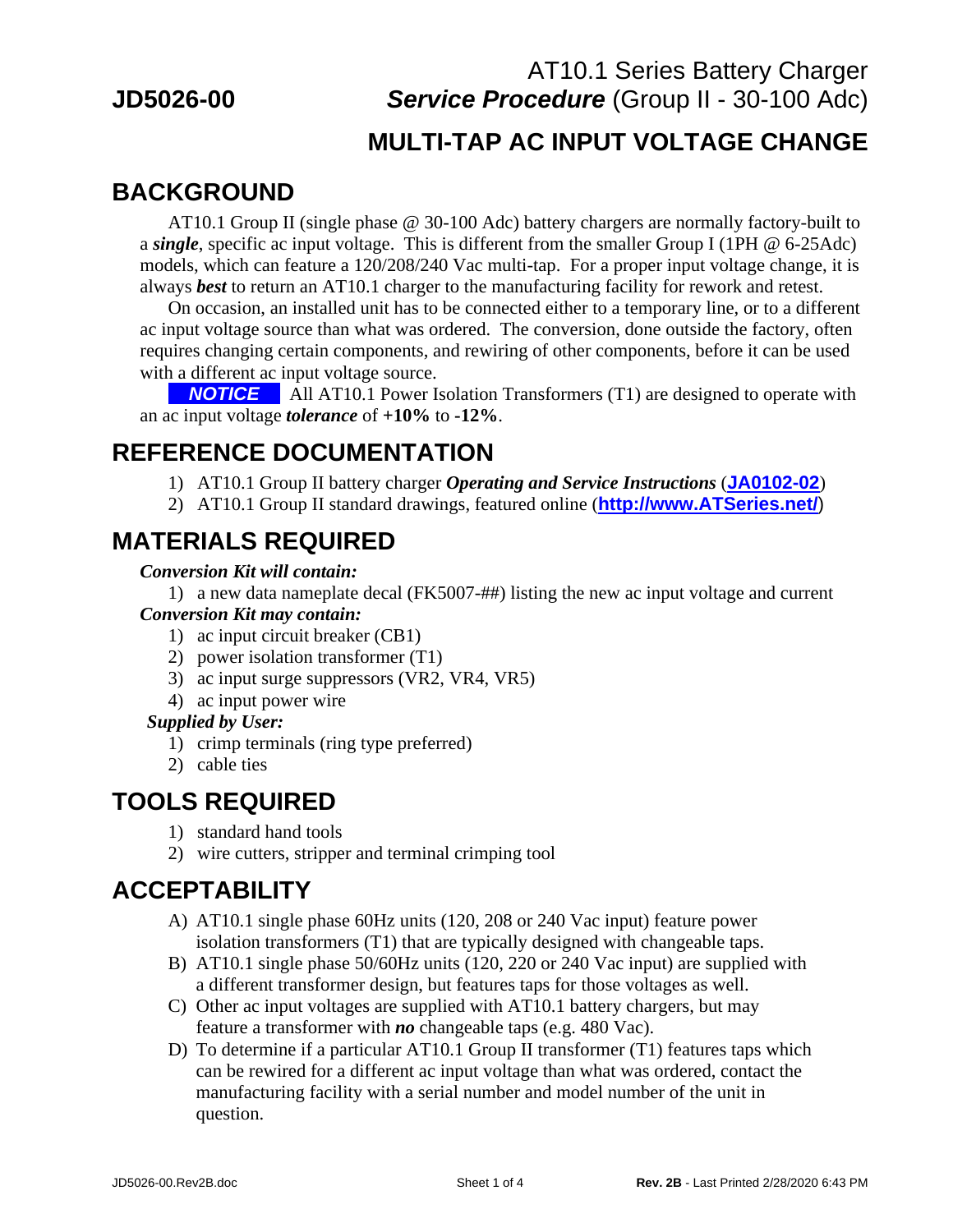# AT10.1 Series Battery Charger **JD5026-00** *Service Procedure* (Group II - 30-100 Adc)

#### **MULTI-TAP AC INPUT VOLTAGE CHANGE**

#### **REQUIRED CHANGES**

 Refer to the matrix below to determine the scope of work required for a field-installed ac input voltage change. Consult the AT10.1 manufacturing factory for changes not shown.

| ac input voltage change |                          | new ac input<br>breaker (CB1)<br>required? | new isolation<br>transformer<br>(T1) required? | ac input<br>wire change<br>required? | new ac input surge<br>suppressors (VR#)<br>required? |
|-------------------------|--------------------------|--------------------------------------------|------------------------------------------------|--------------------------------------|------------------------------------------------------|
| 60Hz                    | 120 to (208 or 240)      | <b>YES</b>                                 | <b>NO</b>                                      | <b>NO</b>                            | <b>YES</b>                                           |
| 60Hz                    | (208 or 240) to 120      | <b>YES</b>                                 | <b>NO</b>                                      | <b>YES</b>                           | <b>YES</b>                                           |
| 50/60Hz                 | 120 to (220 or 240)      | <b>YES</b>                                 | <b>NO</b>                                      | <b>NO</b>                            | <b>YES</b>                                           |
| 50/60Hz                 | (220 or 240) to 120      | <b>YES</b>                                 | <b>NO</b>                                      | <b>YES</b>                           | <b>YES</b>                                           |
| 60Hz                    | 240 to 208 or 208 to 240 | <b>NO</b>                                  | <b>NO</b>                                      | <b>NO</b>                            | <b>NO</b>                                            |
| 50/60Hz                 | 240 to 220 or 220 to 240 | <b>NO</b>                                  | <b>NO</b>                                      | <b>NO</b>                            | <b>NO</b>                                            |
| 50/60Hz                 | 380 to 416 or 416 to 380 | <b>NO</b>                                  | <b>NO</b>                                      | <b>NO</b>                            | <b>NO</b>                                            |
|                         | any voltage to 480       | <b>YES</b>                                 | <b>YES</b>                                     | <b>NO</b>                            | <b>YES</b>                                           |
|                         | 480 to any voltage       | <b>YES</b>                                 | <b>YES</b>                                     | <b>YES</b>                           | <b>YES</b>                                           |
|                         | any voltage 60Hz to 50Hz | <b>YES</b>                                 | <b>YES</b>                                     | <b>NO</b>                            | <b>NO</b>                                            |

#### **PREPARATION**

#### **.** *NOTICE* **.** *Only qualified service technicians should perform this procedure. Follow all site and employer standard safety protocols.*

- 1. If you have successfully determined that the transformer (T1) can be rewired to the newly required ac input voltage, see the standard drawings located in Appendix C of the AT10.1 battery charger *Operating and Service Instructions*.
- 2. Identify the AT10.1 Group II battery charger enclosure style, and refer to the corresponding internal component layout drawing.
- 3. Locate components of the ac input feature by their reference designators:
	- **CB1** ac input circuit breaker
	- **T1** power isolation transformer
	- **VR#** ac input surge suppressors (VR2, VR4 & VR5)
	- **TB1** input/output terminal block (TB1-L1/L2/GND to be accessed)
- 4. Shut down the AT10.1 per the unit's *Operating and Service Instructions*.

**....**!**.WARNING....** *Remove ALL ac power to the AT10.1, disconnect the batteries, and remove all signal contacts. Any optional filter capacitors (C1/C2) inside the charger store powerful electrical potential. Wait several minutes, then test for zero voltage at I/O panel (TB1) and capacitors (C1/C2).* 

- 5. Open the front panel door of the AT10.1 and remove the Plexiglas safety shield.
- 6. Identify the corresponding physical components (CB1/T1/VR#/TB1) inside the actual unit.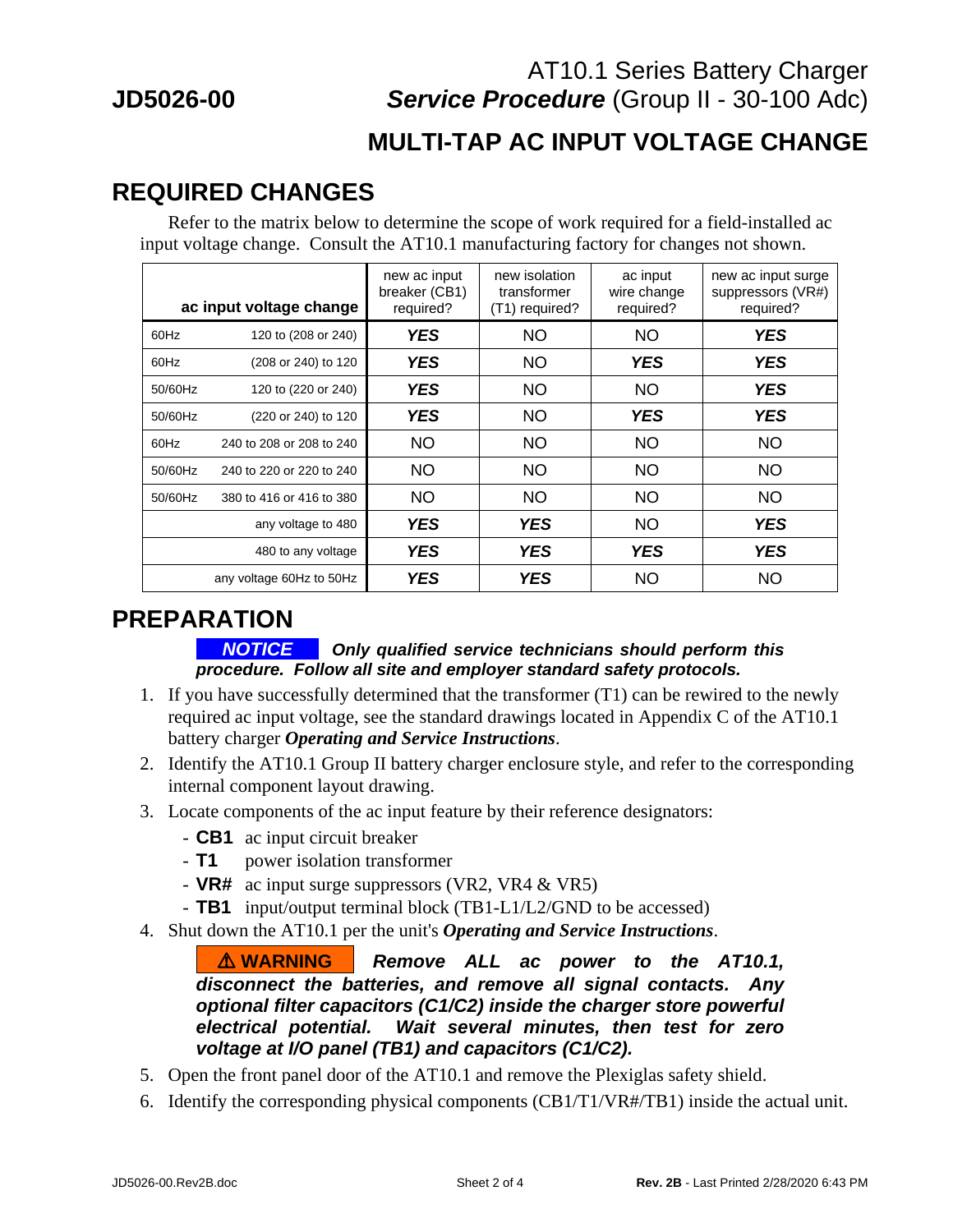# AT10.1 Series Battery Charger **JD5026-00** *Service Procedure* (Group II - 30-100 Adc)

#### **MULTI-TAP AC INPUT VOLTAGE CHANGE**

#### **PROCEDURE** (re-tap)

1. The image below shows how the wires (taps) come out of the face of the coil in a 120/208/240 60Hz or 120/220/240 50/60z transformer (T1).



It shows the transformer (T1) connection set up for 240Vac input. The wires from the ac input circuit breaker (CB1) will be going to H1 and H5.

- 2. To change to a 120V input, cut the heat shrink off of H3/H2 and separate the wires. Connect the H3 lead together with H1, and connect the H2 lead to H5. The input wires from the breaker stay at H1 and H5 also. The current flowing into the transformer (T1) is now *doubled*, so the wires that run from TB1-L1/L2, through CB1, and to the transformer may need to be increased in size along with a larger circuit breaker.
- 3. For an input change from 120Vac to 240Vac, rearrange T1 so that is as shown in the picture above. The ac breaker (CB1) will need to be changed, but the ac wiring is large enough as supplied from the factory.
- 4. To rewire the transformer from 240 to either 208 or 220, break the H2 and H3 connection, and connect H2 to H4. H3 will have no connection.
- 5. Sleeve both remaining leads so they do not touch to any other connection or chassis.
- 6. Replace the ac input circuit breaker (CB1) if a new one is supplied and/or it is required per the table on page 2.
- 7. Replace the ac input surge suppressors (VR2, VR4 & VR5) on the I/O panel board (TB1) if new ones are supplied and/or it is required per the table on page 2.
- 8. Once all transformer re-tapping, component replacement, and rewiring is complete, check all wiring to ensure it is correct, and that all connections are tight.